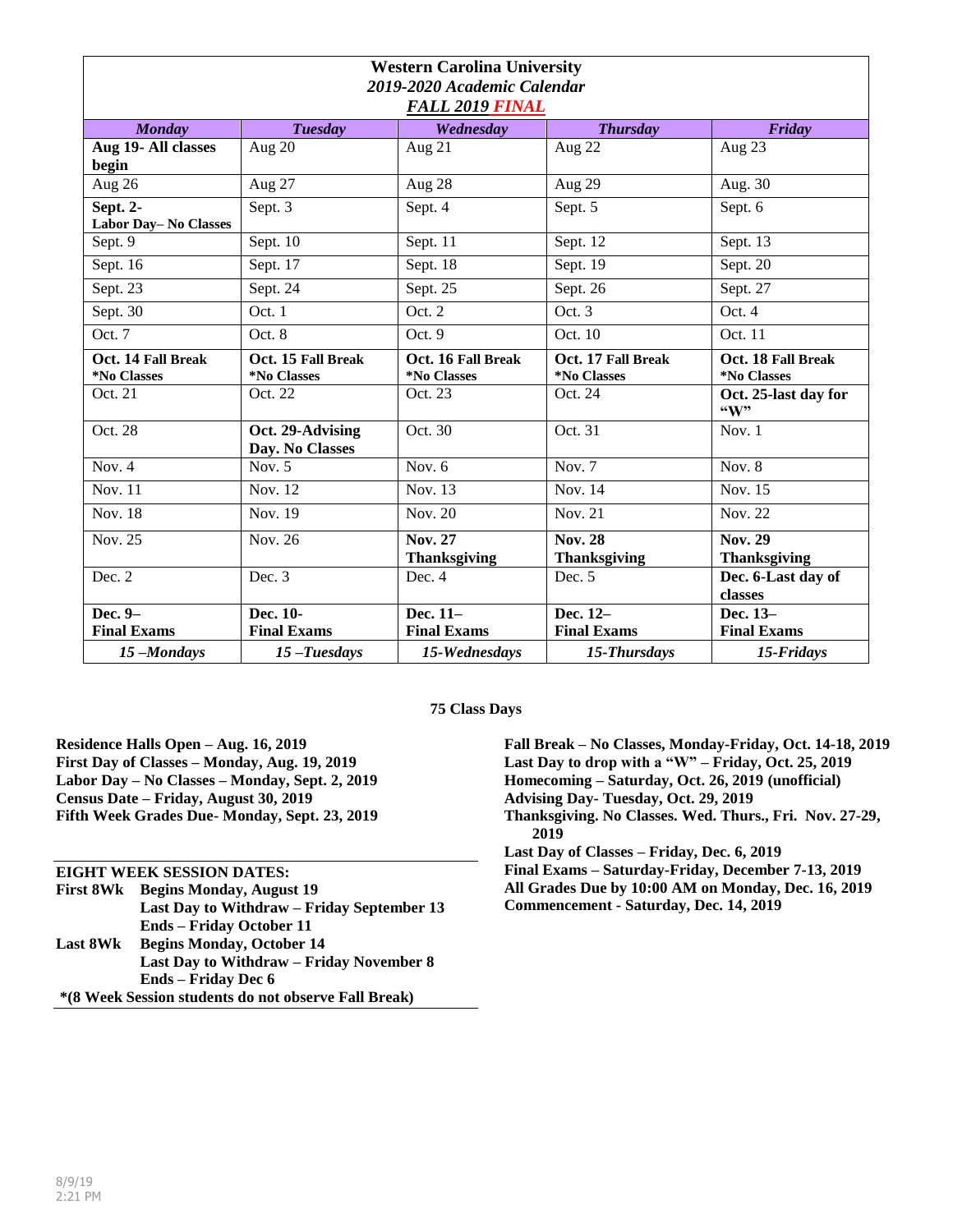| <b>Western Carolina University</b><br>2019-2020 Academic Calendar<br><b>SPRING 2020 FINAL</b> |                                           |                                           |                                             |                                              |
|-----------------------------------------------------------------------------------------------|-------------------------------------------|-------------------------------------------|---------------------------------------------|----------------------------------------------|
| <b>Monday</b>                                                                                 | <b>Tuesday</b>                            | Wednesday                                 | <b>Thursday</b>                             | <b>Friday</b>                                |
|                                                                                               |                                           |                                           | Jan. 9 Orientation &<br><b>Registration</b> | <b>Jan. 10 Orientation</b><br>& Registration |
| Jan. 13-All classes<br>begin                                                                  | Jan. 14                                   | Jan. 15                                   | Jan. 16                                     | Jan. 17                                      |
| Jan. $20 - \text{MLK}$<br><b>Holiday - No Classes</b>                                         | Jan. 21                                   | Jan. 22                                   | Jan. 23                                     | Jan. 24                                      |
| Jan. 27                                                                                       | Jan. 28                                   | Jan. $29$                                 | Jan. 30                                     | Jan. 31                                      |
| Feb. 3                                                                                        | Feb. 4                                    | Feb. 5                                    | Feb. 6                                      | Feb. 7                                       |
| Feb. $10$                                                                                     | Feb. 11                                   | Feb. 12                                   | Feb. 13                                     | Feb. 14                                      |
| Feb. 17                                                                                       | Feb. 18                                   | Feb. 19                                   | Feb. 20                                     | Feb. 21                                      |
| Feb. 24                                                                                       | Feb. 25- Advising<br>Day. No Classes.     | Feb. 26                                   | Feb. 27                                     | Feb. 28                                      |
| Mar. 2                                                                                        | Mar. 3                                    | Mar. 4                                    | Mar. 5                                      | Mar. 6                                       |
| Mar. 9-Spring Break<br>*No Classes                                                            | Mar. 10-Spring Break<br><b>No Classes</b> | Mar. 11-Spring Break<br><b>No Classes</b> | Mar. 12-Spring Break<br><b>No Classes</b>   | Mar. 13-Spring Break<br><b>No Classes</b>    |
| Mar. 16                                                                                       | Mar. 17                                   | Mar. 18                                   | Mar. 19                                     | Mar. 20- Last day<br>for "W"                 |
| Mar. 23                                                                                       | Mar. 24                                   | Mar. 25                                   | Mar. 26                                     | Mar. 27                                      |
| Mar. 30                                                                                       | Mar. 31                                   | Apr. 1                                    | Apr. 2                                      | Apr. 3                                       |
| Apr. 6                                                                                        | Apr. 7                                    | Apr. 8-no classes                         | Apr. 9-no classes                           | Apr. 10-no classes                           |
| Apr. 13                                                                                       | Apr. $14$                                 | Apr. 15                                   | Apr. 16                                     | Apr. 17                                      |
| Apr. 20                                                                                       | Apr. 21                                   | Apr. 22                                   | Apr. 23                                     | Apr. 24                                      |
| Apr. 27                                                                                       | Apr. 28                                   | Apr. 29                                   | Apr. 30                                     | May 1-Last day of<br>classes                 |
| May 4-<br><b>Final Exams</b>                                                                  | May 5-<br><b>Final Exams</b>              | May 6-<br><b>Final Exams</b>              | <b>May 7-</b><br><b>Final Exams</b>         | May 8-<br><b>Final Exams</b>                 |
| 15-Monday                                                                                     | 15-Tuesday                                | 15-Wednesday                              | 15-Thursday                                 | 15-Friday                                    |

**75 Class Days**

**Residence Halls Open – Jan. 10, 2020 Orientation – Jan. 9-10, 2020 First Day of Classes – Monday, Jan. 13, 2020 Martin Luther King Holiday - Monday, Jan. 20, 2020**

**Census Date – Friday, January 24, 2020**

**Fifth Week Grades Due- Monday, Feb. 17, 2020**

## **EIGHT WEEK SESSION DATES:**

**First 8Wk Begins Tuesday, January 13 Last Day for Withdraw – Friday February 7 Ends – Friday March 6 Last 8Wk Begins Monday, March 9 Last Day for Withdraw – Friday April 3 Ends – Friday May 1 \*(8 Week Session students do not observe Spring Break)**

## **Spring Break –Mar. 9-13, 2020**

**Last Day to drop with a "W" – Friday, Mar. 20, 2020 No classes – Wed. – Fri., April 8-10, 2020 Last Day of Classes – Friday May 1 Final Exams – Saturday – Friday, May 2-8, 2020 Commencement (graduate) – Friday, May 8, 2020 Commencement (undergraduate) - Saturday, May 9, 2020 All Grades Due by 10:00 AM on Monday, May 11, 2020**